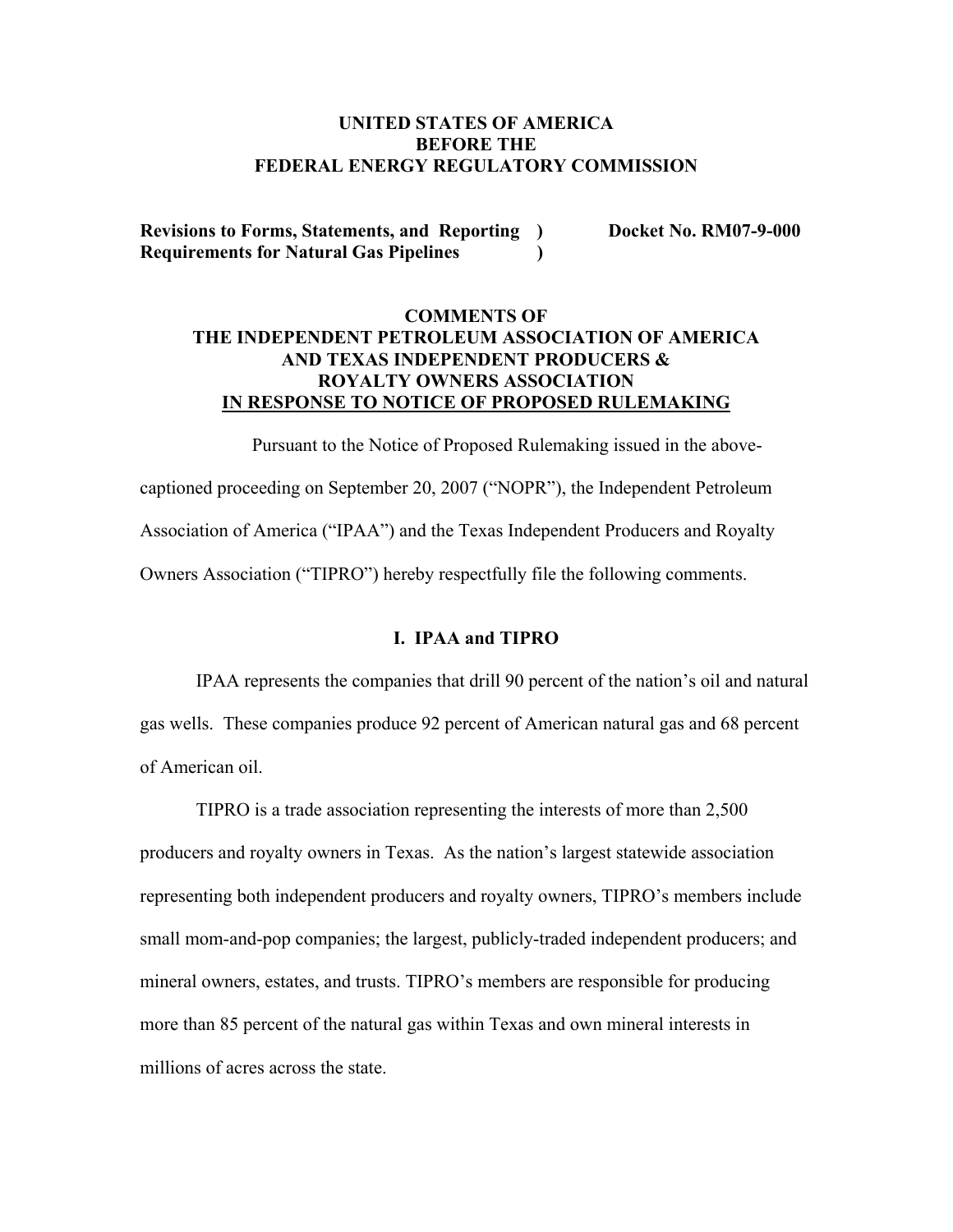### **II. Executive Summary**

IPAA and TIPRO strongly support the NOPR but request that the proposed rules be supplemented by the addition of information in the following areas:

- Include several fields on page 218a of Form 2 to improve data on Capital Structure and Rate of Return on Equity.
- To compensate for the loss of data in Form 11, require some additional data to be included by type of service and rate schedule in the proposed Form 2 and 3Q.
- Augment and refine the pipeline fuel data to be submitted in Forms 2 and 3Q.

# **III. Comments**

IPAA, as part of an Industry Coalition, $1$  filed comments in August 2003 urging the Commission to require improvement in the quality of data submitted by interstate natural gas pipelines in their annual Form 2 reports. The Industry Coalition then filed comments in March 2007 in response to the Commission's Notice of Inquiry ("NOI"), providing the Commission with a list of minor changes to Form 2 that would yield significant benefits to pipeline customers and consumers.

IPAA, joined by TIPRO, supports all of the changes included by FERC in the NOPR. As stated in the NOPR, "If shippers cannot readily access the data they need to make informed assessments regarding the propriety of the rates charged, they are left without any plausible means of assessing the justness and reasonableness of those rates and are forced to accept the information provided at face value or attempt to initiate

 $\overline{a}$ 

<sup>1</sup> The Industry Coalition consisted of the American Public Gas Association, IPAA, Natural Gas Supply Association, and the Process Gas Consumers Group.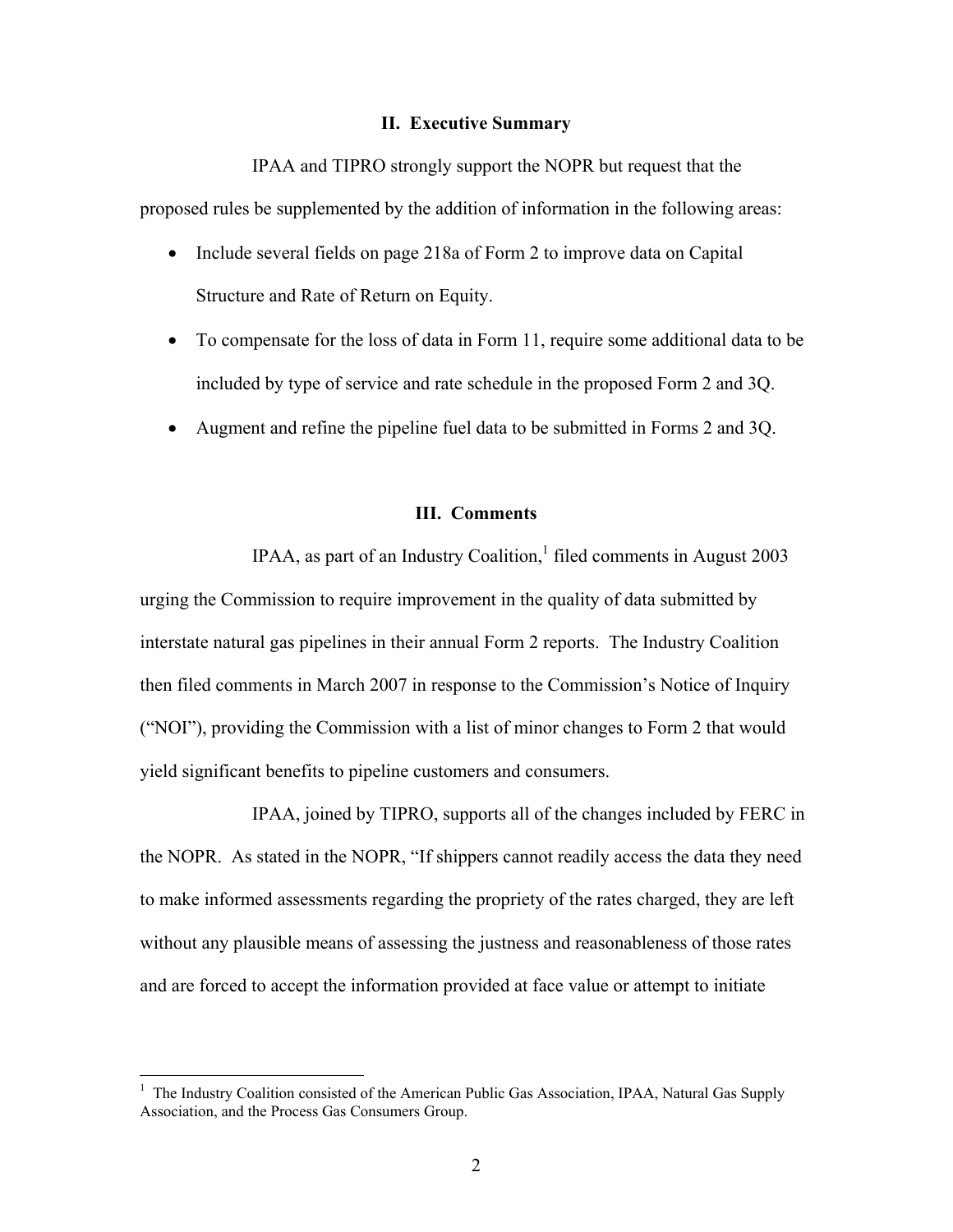expensive and time-consuming section 5 proceedings to obtain the data." (NOPR at para. 24)

However, IPAA and TIPRO urge the Commission to include some additional changes when issuing a final rule. Broadly, IPAA and TIPRO contend that the justness and reasonableness of pipeline rates can be ensured only through periodic rate reviews. Therefore, we again urge the Commission to reexamine its policy against periodic rate reviews and relying on the initiation of Section 5 complaints that, at best, yield only prospective rate relief. Focusing on the NOPR, IPAA and TIPRO contend it can be improved by including additional data without imposing significant burdens on interstate pipelines. IPAA and TIPRO commend the following areas where additional information would be useful to pipeline customers.

Capital Structure and Rate of Return on Equity. IPAA and TIPRO urge the Commission to require pipelines to identify the entity whose capital structure is reported on page 218a of Form 2. In addition, IPAA and TIPRO ask FERC to add a field to provide pipelines a space to document the common equity option used when computing AFUDC on page 218a of Form 2. With this additional field, users of Form 2 could determine whether the reported return was formally approved in a rate case, a calculated black-box rate approved as part of a settlement, or a three-year average rate.

Elimination of Form 11. IPAA and TIPRO seek the addition of information in Forms 2 and 3Q to compensate for the loss of valuable information currently included in Form 11. Specifically, IPAA and TIPRO ask that FERC require pipelines to:

3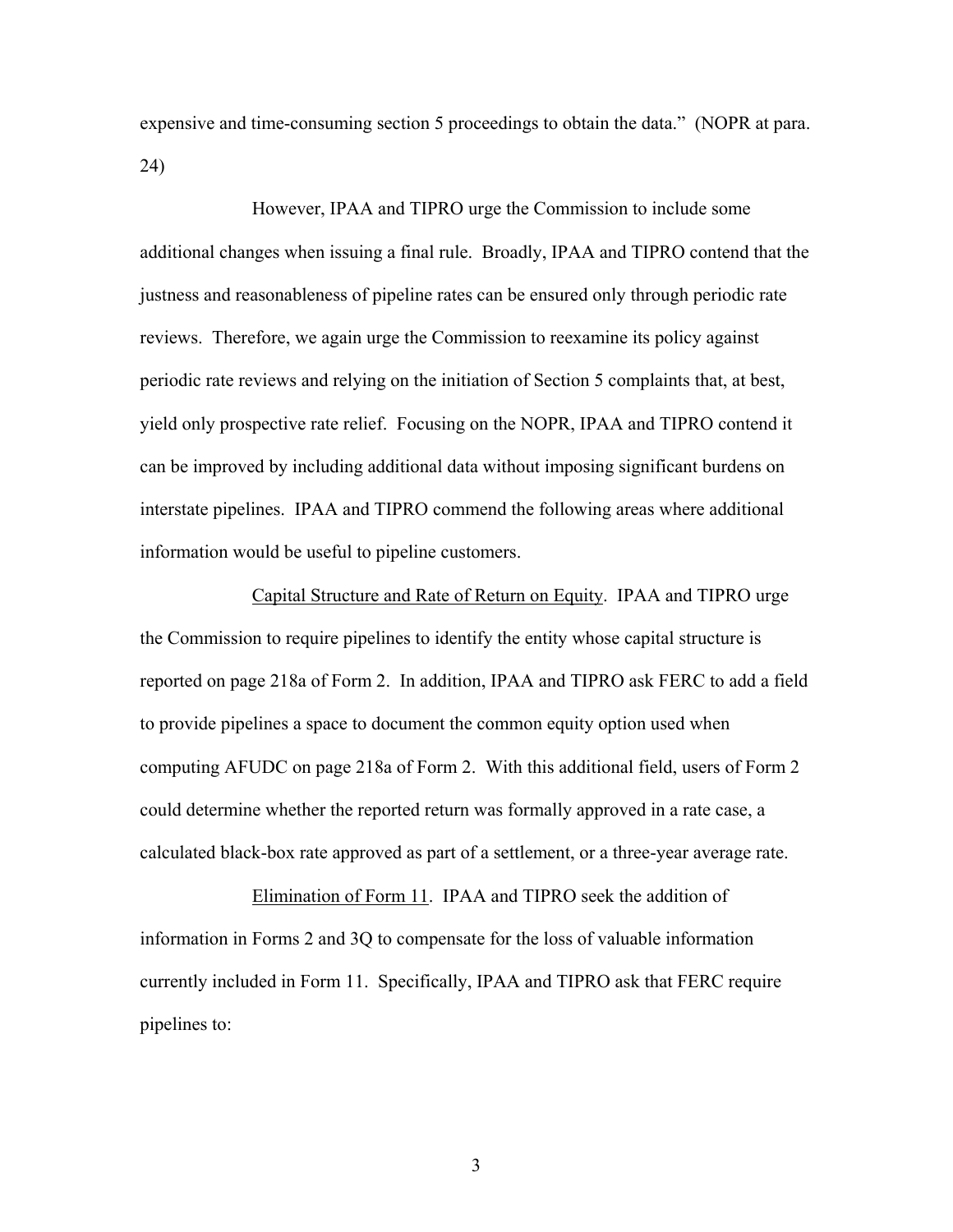- Provide volume (MDQ and commodity) information separated by type of service (firm or interruptible transportation, parking and lending, storage, etc.) and by rate schedule on the proposed page 313 of Form 2.
- Provide volume (MDQ and commodity) information by service and rate schedule for incremental services on proposed page 217 of Form 2.
- Include volumes by service and rate schedule in the same format in which that information is reported on pages 302-307 of Form 2 on pages 300-301 of the Form 3Q.

Pipeline fuel. IPAA and TIPRO are extremely encouraged by the Commission's focus on pipeline fuel recovery practices, as evidenced by the issuance of the NOI in RM07-20 concurrently with the financial form NOPR. In keeping with our ongoing interest in ensuring greater transparency and proper recovery of fuel costs, IPAA and TIPRO ask that FERC make the following changes in issuing a final rule:

- Add a column before the volume data where a pipeline can specify the specific accounts being used to record the various sources and disposition of fuel gas on proposed page 521 of Forms 2 and 3Q.
- Require pipelines that continue to use Account Nos. 480-484 to add footnotes on revised pages 300-301 of Form 2 detailing the type of transaction(s) being reported.

4